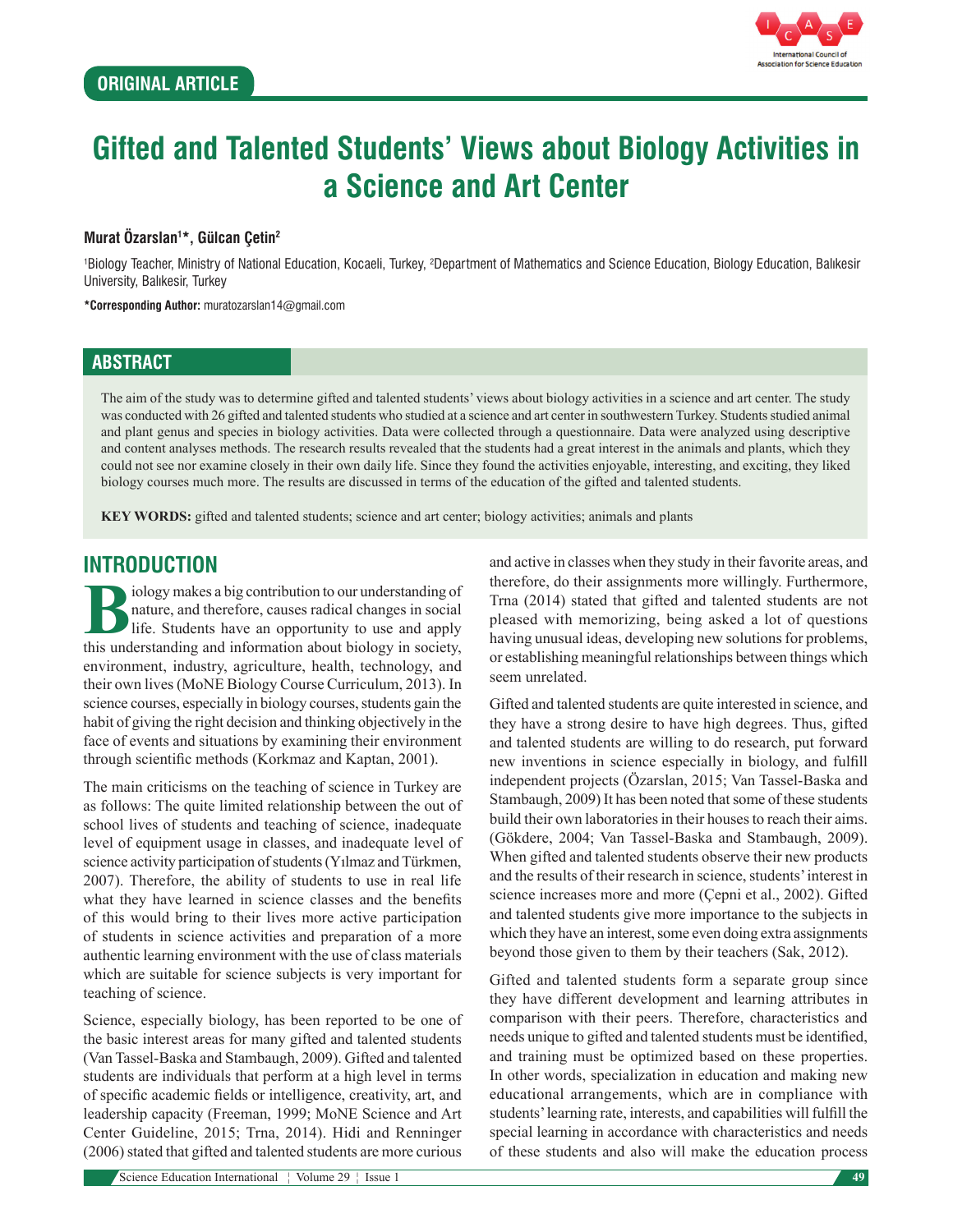more effective and productive. Regarding this issue, teachers of gifted and talented students must identify the interests of the students using various interest inventories and must develop teaching activities in line with the interest types. In addition, students must be given the right to choose class activities (Sak, 2012). In this way, it has been argued that gifted and talented children are better able to succeed; their abilities and potential better recognized and developed; and their development progressing more smoothly (Kontaş, 2010, Kontaş and Yağcı, 2016; Kök, 2012; Palancı, 2004; Uzun, 2004). To make these arrangements, students' interests, curiosities, and needs must be identified in the education process of gifted and talented students; sources of motivation and success must be revealed; necessary learning strategies need to be decided, and detailed work should be completed to develop these situations (Baykoç and Kurt, 2004). Otherwise, it has been noted that these students' potential was not used to its highest level; their talent decreased; and their talent actually disappeared over time as their needs in education were not fulfilled, or there was an inadequate fulfillment (Kök, 2012). Moreover, these students may not only get bored with education but also their interest and curiosity may decrease eventually.

As a result, in Turkey education of gifted and talented students is implemented in Science and Art Centers (SACs) along with their formal education. These centers aim to raise awareness about the individual talents for the school-age gifted and talented students and want to help students develop their capacity and use it at its highest level (Gökdere and Küçük, 2003). In these centers, developing potential talents of the gifted and talented students through various effective activities is the main aim (Gökdere and Ayvacı, 2004; Gökdere and Küçük, 2003). In SACs, gifted and talented students complete adaptation, support training, raising awareness about individual talents, special talent development, and project production programs. In the special talent development program, it is the target that these students should be aware of their individual interests and talents as well as they should acquire knowledge, skills, and behaviors with discipline in-depth or at an advanced level. Whereas in the project production program, project production works are conducted as individual work or group work in accordance with gifted and talented students' interests, talents and preferences (MoNE Science and Art Center Guideline, 2015).

The fact that gifted and talented students may easily get bored in endeavors which are repetitive, easy, or excessively challenging and require extended periods of time and see these as unnecessary wastes of time has been established. On the other hand, it is stated that these students are happy and motivated by conducting activities which are beneficial to their everyday lives, personal interests, curiosity and desires, needs of the society, career goals, to their own persons and to humanity (Gökdere and Küçük, 2003; Powers, 2008; Sak, 2012; Taber, 2010; Ngoi and Vondracek, 2004).

It is very important for the gifted and talented students to take education in accordance with their own interests and talents (Sak, 2012). In this study, interest is a tendency of curiosity, importance, inclination, fondness, liking, and getting involved in a specific event, object or thought. When students deal with what they have an interested, they become happier and they gather information more in-depth about the objects and events in which they take are interested. Moreover, interest has an important effect on the future planning and development of the students (Erten, 2008).

Hırça (2012) stated that programs and various scientific activities, which were carried out in touch with nature, would contribute to the development of the talents and skills, which gifted and talented students needed. Whereas Emre (2012) and Emre and Erten  $(2012)$  put forward that 5-8<sup>th</sup>-Grade non-gifted students were interested in the subjects such as the importance of the plants in nutrition, their development, reproduction, and spread. However, these students did not give any attention to ornamental plant care and the kind of flowers in the school garden and their own gardens. On the other hand, students wanted to get information about animals, play with an animal, and take care of an animal and its feeding. However, students were not eager to learn whether the body structures and behaviors of animals living in the zoo were different from the ones living in the wild. In addition to these, it was stated that students had a stronger interest in animals than plants and it was also stated that interesting subjects in science courses, students' liking of the plants and animals and practices such as nature excursions and scientific journal subscriptions had an effect on the students' interest and curiosity about animals and plants. Yetkin (1998) reported that gifted and talented students gained a different viewpoint about animals and plants; they started to love animals and overcome their fear of animals such as snakes, caterpillars, worms, and insects, and these students developed a positive attitude toward the natural life thanks to the biology education. When related literature is reviewed, we encounter the studies that aim to identify interests (Emre, 2012; Emre and Erten, 2012), attitudes and views of non-gifted students about animal and plant species (Özel et al., 2013; Prokop and Tunnicliffe, 2008; Prokop et al., 2008). However, there was no study that aims to indicate gifted and talented students' interest, attitude, and opinions about animal and plant species and their opinions about biology lessons related to animals and plants. Therefore, it is thought that indicating the opinions of gifted and talented students about SAC biology activities SAC will have great impact on improving and differentiating the activities according to the interest and passion of gifted and talented students.

# **METHOD**

This study is descriptive in nature, and qualitative research methodology was applied to address the research question (Büyüköztürk et al., 2013).

## **Problem**

What were the gifted and talented students' views about SAC biology activities?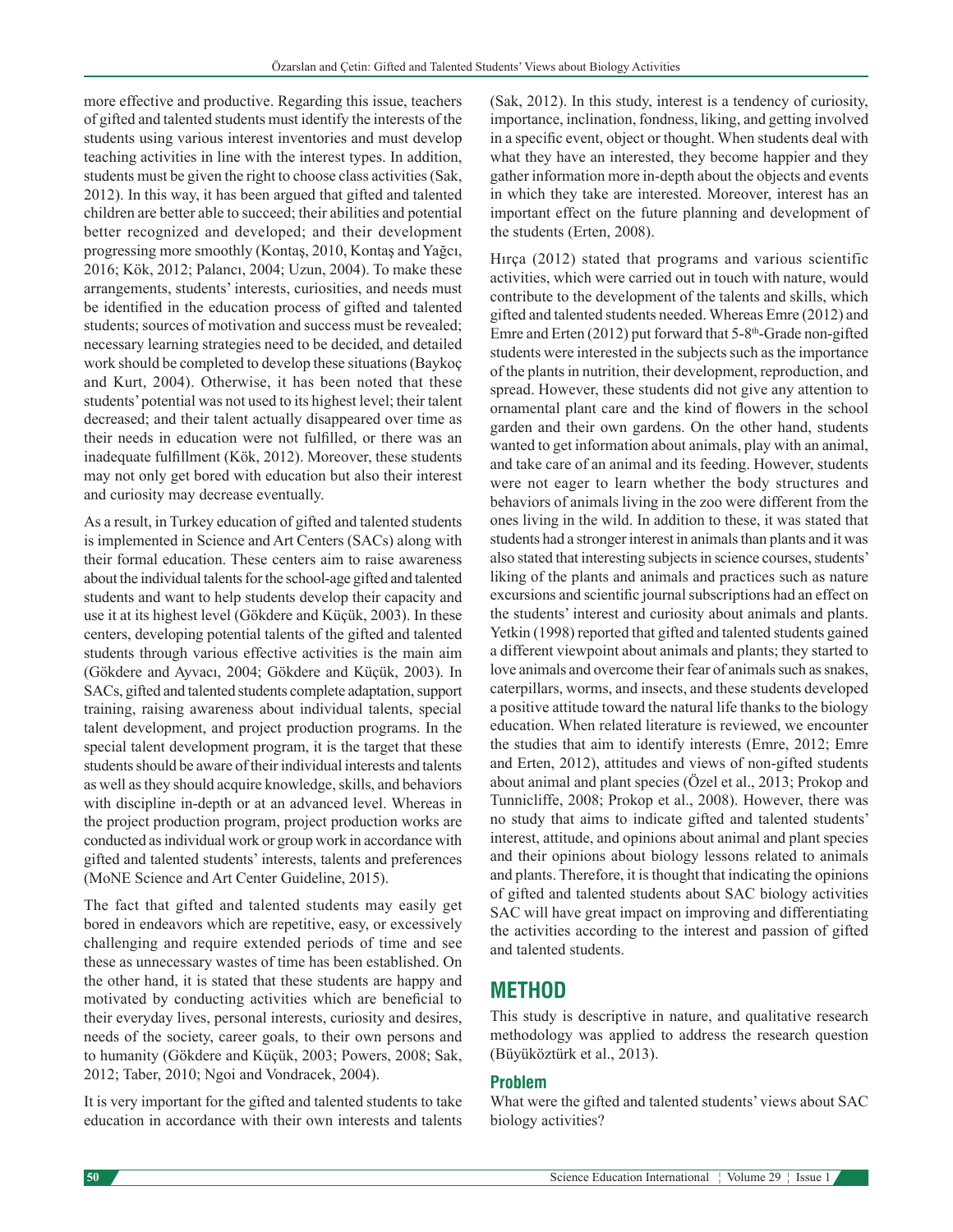#### **Study Group**

A study group included 26 gifted and talented students who were chosen from 85 gifted and talented students in a SAC in southwestern Turkey in the spring semester of the 2012–2013 academic years. The SAC has more than 10 years of experience in the fields of physics, chemistry, history, painting, music, etc. This study's group consisted of 26 gifted and talented students (11 female and 15 male students aged 11–13) who studied for special talent development and project production programs in the field of biology. They were chosen for the field of biology according to their willing, interests, ability, and talents. The study group was selected in accordance with criterion sampling method, which is one of the purposeful sampling methods (Büyüköztürk et al., 2013). After necessary permission was taken from the SAC, all 26 volunteer students filled out a questionnaire.

#### **Biology Activities Carried out in the Science and Art Center**

Biology activities related to animal and plant genus and species have been carried out for 2 years in the SAC. The study consisted of the gifted and talented students who participated in almost all of these activities continuously and took part in the special talent development and project production programs. In the activities, it was the aim that the gifted and talented students would recognize and comprehend the features of animal and plant genus and species. For instance, when a living animal was brought to class, students and the teacher together prepared an appropriate habitat for the animal and the students took the responsibility of meeting the basic needs of the animal. The gifted and talented students sometimes took care of some animal and plant genus and species in the laboratory or at their own houses for a short-term and in turns when they obtained permission from their families. Instruments, which may be visual and a source of information, such as Internet, books, photos of this genus and species, and presentation are used for examining them in laboratories in detail. Moreover, teachers and students took photos of them and students saw and examined them in detail on a large visual screen with the help of the photos.

The biology activities were planned and carried out with three teachers, one of whom works in the SAC, under the consultancy of a teacher who has a doctorate in the field of biology on animals. For instance, the subject of cryptogams was planned and carried out monthly. The specialist teacher sometimes did a field study out of town and introduced the living beings that he had found or taken photos. The living things that can be found in the immediate environment or the ones that the gifted and talented students wanted to examine may be included in the activities. Sometimes students' parents or fishermen brought some fish and animals to the SAC. For instance, a shark caught by the fishermen was brought to class and examined in the class or students fed a snake, which they caught on an excursion, in class for months and examined it. Parents were very effective in this matter. For instance, when a parent went hunting, he brought a partridge, an animal that the students had an interest into it in the SAC.

A list of the animal and plant genus and species examined in biology activities in the SAC is presented in Appendix 1. In the activities, animals and plants were taught to students in terms of genus or species. The number of the living species changed with regard to the activity. The living beings were examined as single or dual, and the number of the plant genus and species may be more than that of animal genus and species. Activities were mostly performed in groups. The number of the students in groups differs: 3–5, 8–10 or more students can join a group. Biology activities were arranged as 80 min (2 class hours) weekly.

Teachers wanted the students to diagnose the animal and plant genus and species in biology activities with the help of the genus and species identification key. After the biology activity, question and answer part followed and lastly a study report was written. In the report, students were asked to write systematic of the genus and species diagnosed in the biology activity and to draw the shape and point the important features on the shape. During reporting process, teachers reminded students of the important features of these living beings or students asked to explain what they had in mind about examined genus and species through a method they preferred to use (pictures, cartoons, stories, etc.).

#### **Data Collection and Data Analyses**

In the study, the questionnaire of Gifted and Talented Students' Views about Biology Activities was used as a data collection tool (Appendix 2). The questionnaire consisted of 10 openended questions prepared by the researchers to reveal students' interests and views about animal and plant genus and species, which they examined in biology activities.

A pilot study was conducted with five gifted and talented students who participated in biology activities at the same SAC. After the pilot study, some questions were revised by the researchers. The final version of the questionnaire was offered to this study's 26 gifted and talented students.

Data were analyzed using descriptive and content analyses. Similar statements were categorized into specific theme and sub-themes. These statements were classified and interpreted for the readers to understand them easily (Yıldırım and Şimşek, 2008). In codification, data were read line-by-line without a theoretical basis, and important points in line with the aim of the research were established (Strauss and Corbin, 1990; Yıldırım and Şimşek, 2008). In other words, data were revised many times, and short notes were taken about codifications. Statements related to each question were categorized into themes and then sub-themes. After coding, categories were compared, and the similarities and differences were discussed. In line with the similarities and shared decisions of the researchers, codifications of themes and sub-themes were finalized. The percentages of these codifications were determined, and tables were created.

The internal consistency of theme and sub-theme categories was provided by this paper's authors. This was achieved by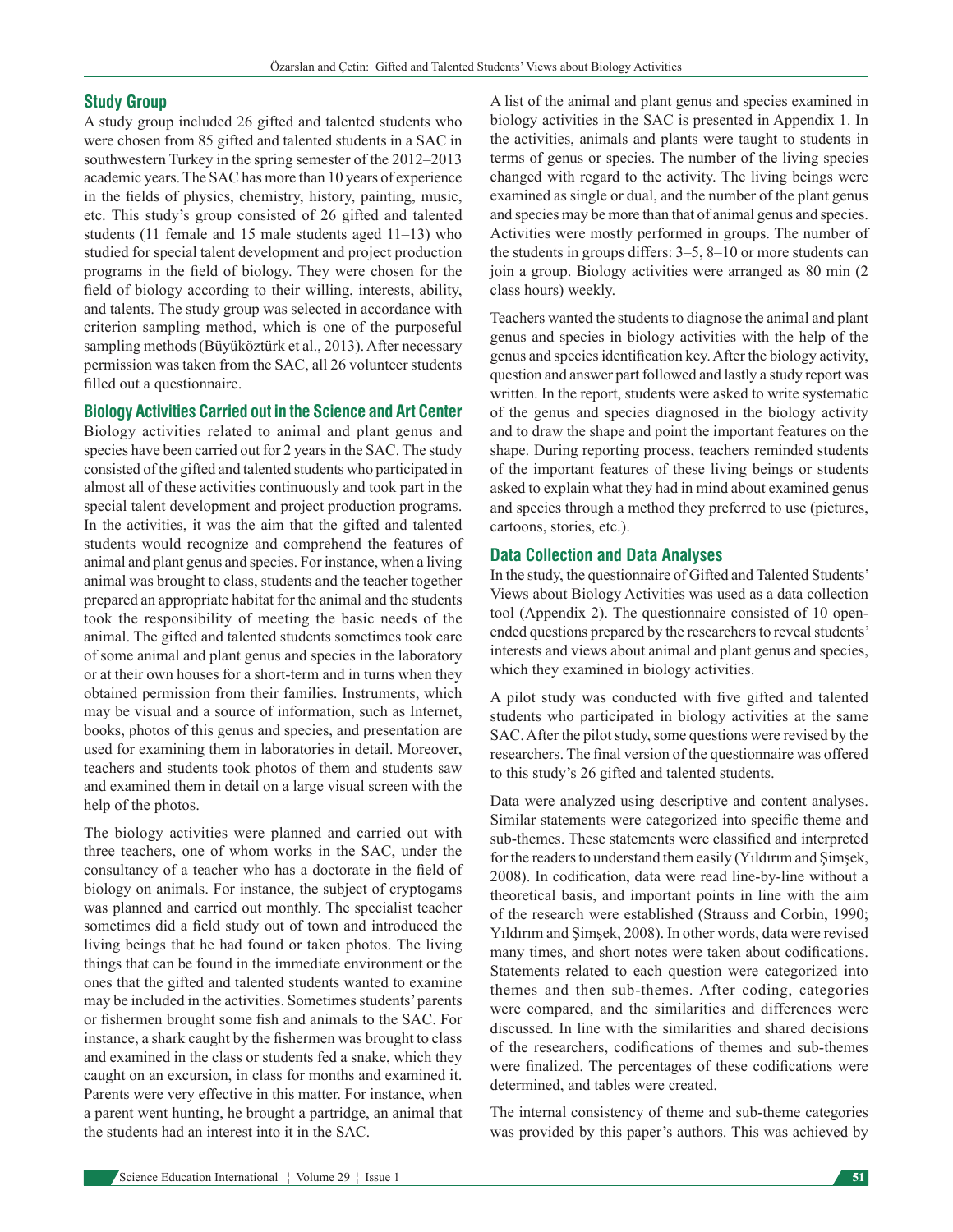constant controls of the codifications by the researchers until they were in agreement on categories in every table (Miles and Huberman, 1994; Özdinç and Altun, 2014; Türnüklü, 2000). The rank of animal and plant genus and species in living things in each table was checked by a professor who studies on plants and another professor who studies on animals in Balıkesir University in Turkey. Moreover, the significant points in students' explanations were quoted, and a student number such as S5 is given.

# **RESULTS**

Table 1 presents findings related to the animal and plant genus and species which the gifted and talented students claimed to have examined in biology activities in the SAC.

Table 1 highlights that the students mostly examined earthworm (2%) from Annelida, snail (1%) from Mollusca, and sea urchin (3%) from Echinodermata and the majority of the students examined scorpion (15%) from Arthropoda among invertebrates in the animal kingdom. Students claimed to have examined shark (6%) from Chondrichthyes, scorpionfish (2%) from Osteichthyes, newt (10%) from Amphibians, snake (16%) from Reptiles, and interesting birds (3%) from Class Aves among vertebrates in the animal kingdom. In the Plant Kingdom, it was thought that Cryptogams, especially fern (31%), were mostly examined plants whereas pine tree (8%) from Gymnosperms and chamomile (4%), and dill (4%) from Angiosperms were examined among the Phanerogams.

Some examples of the views of the gifted and talented students were:

- *We examined lizard, scorpion, chameleon, salamander, snake, spider, scorpion fish, fern and also pine tree.* (S14)
- *We studied shark, starfish, sea urchin, daisies, tangerine, dill, pulmonaria officinalis.* (S3)
- *In the activities, we also analyzed thornback, wiggler, snail and frog.* (S6)

In Table 2, the animal and plant genus and species that most attracted the attention of gifted and talented students in biology activities are reported.

According to Table 2, the students stated that the animals that most attracted their attention were Earthworm (2%) from Annelida, sea urchin (1%) from Echinodermata, and scorpion (19%) from Arthropoda in Invertebrates in Animal Kingdom. It is seen that students have an interest in shark (5%) from Chondrichthyes, newt (12%) from Amphibians, snake (19%) from Reptiles, and Birds (4%) from ClassAves in Vertebrates. It is seen that students mostly had an interest in fern (23%) in Cryptogams whereas they had an interest in pine tree (10%) from Gymnosperms and dill (4%) from Angiosperms in Phanerogams in Plant Kingdom.

Some opinions of the gifted and talented students were:

*In the activities, snake, salamander, frog, shark and duck took my attention most.* (S22)

#### **Table 1: Percentages of animal and plant genus and species which the gifted and talented students claimed to have examined in biology activities in the SAC**

| Kingdom        | Animal and plant genus and species | %              |
|----------------|------------------------------------|----------------|
| Animal Kingdom |                                    |                |
| Invertebrates  |                                    |                |
| Annelida       | Earthworm                          |                |
| Mollusca       | Snail                              |                |
| Arthropoda     | Scorpion                           | 15             |
|                | Crab                               | 5              |
|                | Spider                             | $\overline{4}$ |
|                | Insect, Butterfly                  | 6              |
|                | Pillbug                            | 1              |
|                | Centipede                          | 1              |
| Echinodermata  | Sea urchin                         | 3              |
|                | Starfish                           | $\overline{c}$ |
| Vertebrates    |                                    |                |
| Chondrichthyes | Shark                              | 6              |
|                | Ray                                | 1              |
| Osteichthyes   | Scorpion fish                      | $\overline{c}$ |
|                | Bonito                             | 1              |
| Amphibians     | Newt                               | 10             |
|                | Frog                               | 5              |
| Reptiles       | Snake                              | 16             |
|                | Lizard                             | 10             |
|                | Turtle                             | 9              |
|                | Chameleon                          | 6              |
| <b>Birds</b>   | Interesting birds                  | 3              |
|                | Duck                               | 1              |
| Plant Kingdom  |                                    |                |
| Cryptogams     | Fern                               |                |
|                |                                    | 31             |
|                | Lungwort                           | 18             |
|                | Moss                               | 12             |
|                | Marsh horsetail                    | $\overline{4}$ |
| Phanerogams    |                                    |                |
| Gymnosperms    | Pine tree                          | 8              |
|                | Fir                                | $\overline{c}$ |
| Angiosperms    | Chamomile                          | $\overline{4}$ |
|                | Dill                               | $\overline{4}$ |
|                | Tangerine                          | $\overline{2}$ |
|                | Rubber tree                        | $\overline{2}$ |
|                | Corn poppy                         | $\overline{c}$ |
|                | Snapdragon                         | $\overline{2}$ |

*Fern, dill, grass, shark and chameleon are the most attractive living beings for me.* (S11)

*Scorpion, lizard, centipede and sea urchin took my attention.*  (S21)

Table 3 highlights the most interesting features of animal and plant genus and species.

According to Table 3, the students mostly regarded the following as the most interesting features: The fact that animals were venomous (22%); structural features of snakes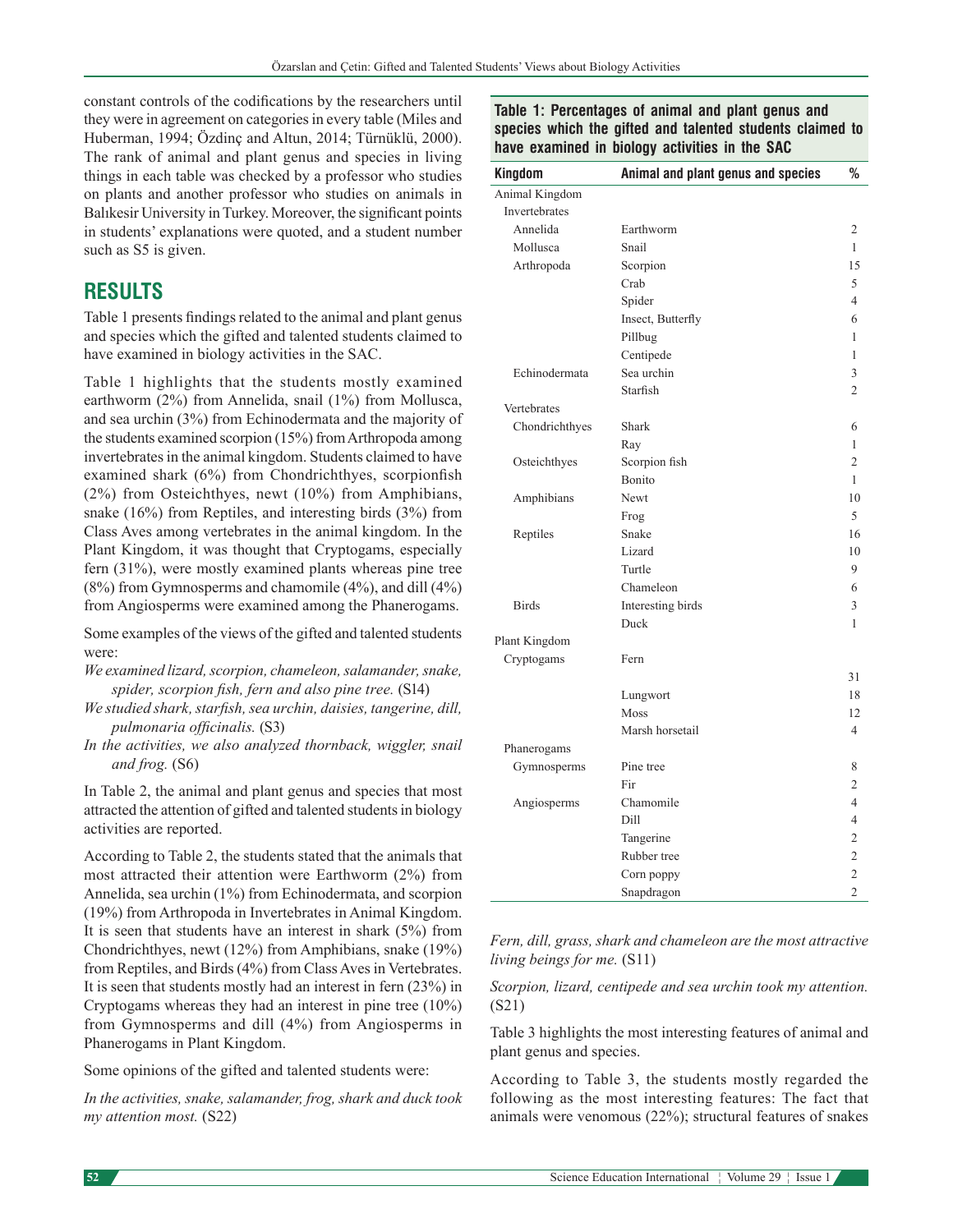## **Table 2: Percentages of animal and plant genus and species that most attracted the attention of the gifted and talented students in biology activities**

| Kingdom        | Animal and plant genus and species | %              |
|----------------|------------------------------------|----------------|
| Animal Kingdom |                                    |                |
| Invertebrates  |                                    |                |
| Annelida       | Earthworm                          | 2              |
| Arthropoda     | Scorpion                           | 19             |
|                | Crab                               | 3              |
|                | Spider                             | 3              |
|                | Insect, Butterfly                  | 4              |
|                | Centipede                          | 1              |
| Echinodermata  | Sea urchin                         | 1              |
| Vertebrates    |                                    |                |
| Chondrichthyes | <b>Shark</b>                       | 5              |
| Osteichthyes   | Scorpionfish                       | $\overline{c}$ |
|                | Fish                               | 1              |
| Amphibians     | Newt                               | 12             |
|                | Frog                               | 5              |
| Reptiles       | Snake                              | 19             |
|                | Lizard                             | 10             |
|                | Chameleon                          | 6              |
|                | Turtle                             | 4              |
| <b>Birds</b>   | <b>Birds</b>                       | 4              |
| Plant Kingdom  |                                    |                |
| Cryptogams     | Fern                               | 23             |
|                | Lungwort                           | 18             |
|                | Moss                               | 15             |
|                | Marsh horsetail                    | 8              |
| Phanerogams    |                                    |                |
| Gymnosperms    | Pine tree                          | 10             |
| Angiosperms    | Dill                               | 4              |
|                | Grass                              | $\overline{2}$ |
|                | Corn poppy                         | $\overline{2}$ |
|                | Tangerine                          | $\overline{2}$ |
|                | Rubber tree                        | $\overline{c}$ |
|                | Chamomile                          | $\mathbf{1}$   |

such as head, mouth, tongue, scales (17%), and features and reproduction of lungwort (21%) and fern (21%).

Some of the explanations of the gifted and talented students were:

- *Especially the poison of snake and scorpion took my attention.* (S7)
- *I found very interesting that poisonous snakes have triangle heads and acid glands.* (S13)
- *The way how lungwort propagates took my attention because they leave their spores in the water.* (S20)
- *It is interesting that mosses are able to have both sexual reproduction and also asexual generation.* (S11)

*The pattern of shark scales is very interesting (S8).* 

Table 4 presents the animal and plant genus and species, which the gifted and talented students wanted to examine in biology activities in the SAC.

Table 4 shows that the students mostly wanted to examine tarantula (1%) and eyes of the flies (1%) from Arthropoda and cuttlefish (1%) from Mollusca among invertebrates in the animal kingdom whereas students mostly wanted to examine shark (4%) from Chondrichthyes; frog (2%) from Amphibians; snake  $(3\%)$  and lizard  $(3\%)$  from Reptiles; peacock  $(1\%)$ , eagle (1%), and seagull (1%) from Class Aves; giraffe (2%), mole (2%), lion (2%), and bear (2%) from Mammals among Vertebrates. Most of the students wanted to examine mosses (2%) among Cryptogams and carnivorous plants (6%) from Angiosperms among Phanerogams. Students mentioned that they wanted to examine terrifying animals (1%) and newly discovered species (1%). However, some students stated that they did not find plant species interesting (3%).

Some of the opinions of gifted and talented students were:

- *I would like to analyze different kinds of snakes.* (S9)
- *I want to study on white sharks.* (S19)

*I would like to analyze carnivores they may take my attention.* (S16)

*I want to investigate the eyes of snakes.* (S23).

Table 5 presents the gifted and talented students' feelings and views about the biology activities in which animal and plant genus and species were examined.

According to Table 5, most of the gifted and talented students stated that they found the biology activities quite enjoyable, amusing, pleasing, and exciting (41%) and very good, nice, and interesting (32%). However, a few students found the biology activities boring (5%).

Some views of the gifted and talented students:

*While examining animals, I feel very excited and happy.* (S25) *As I am very curious about animals and plants, activities are* 

*very entertaining for me.* (S7)

*Activities are a bit boring* (S26).

When the reasons of gifted and talented students' positive feelings and thoughts related to biology activities concerning animal and plant species were analyzed, The gifted and talented students had positive feelings and thoughts about biology activities related to animal and plant species. Some students mentioned that they saw and inspected unfamiliar and interesting animals (7%) while some of them stated that their teachers allowed them to touch the animals (2%).

The findings concerning how the biology activities impacted on the gifted and talented students' feeling and thoughts are presented in Table 6.

As seen in Table 6, most of the students had positive feelings and views about biology such as an increase in their interest and liking level and also they looked forward to attending the courses (36%) as they had positive impressions (34%).

Two examples of students' feeling and thoughts are: *Many animals and plants are brought to the activities. Thus,* 

*I am looking forward to attending classes.* (Ö13) *My interest, love and curious about the lesson has increased.* (Ö2).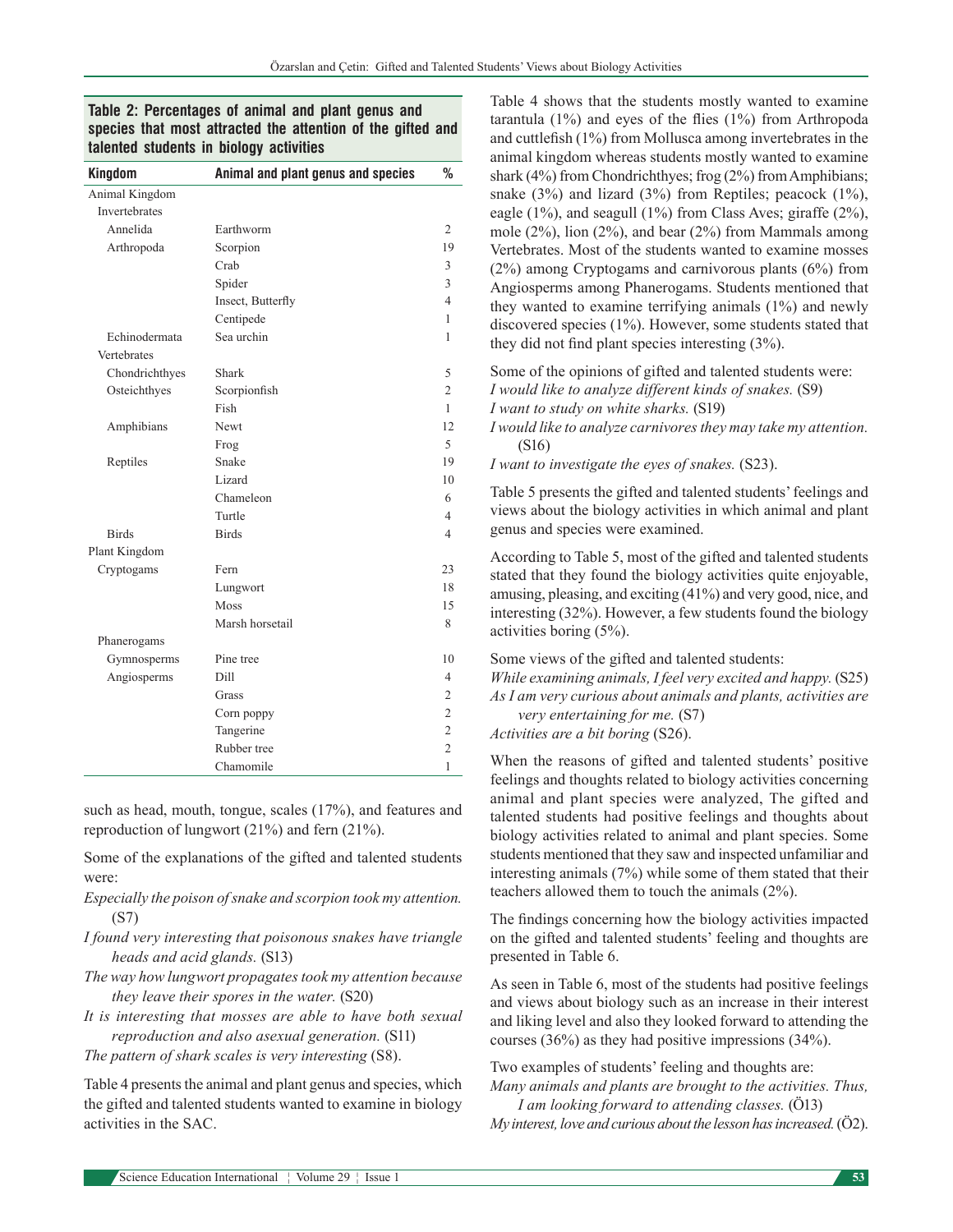| <b>Theme</b>                                     | Sub-theme                                                             | %  |
|--------------------------------------------------|-----------------------------------------------------------------------|----|
| Interesting features of animal genus and species | Venomousness                                                          | 22 |
|                                                  | Structural features of snakes such as head, mouth, tongue, and scales | 17 |
|                                                  | Structural features of scorpions such as venomous sting or mouth      | 10 |
|                                                  | Slow movement and color change of chameleon                           |    |
|                                                  | The fact that snakes are submissive and harmless                      |    |
|                                                  | Gender differences and wet skins of newts                             |    |
|                                                  | Structural features of scorpionfish                                   |    |
|                                                  | Different eye structures of animals                                   |    |
|                                                  | Aggression                                                            |    |
|                                                  | Nutrition of Anatolian yellow scorpion                                |    |
|                                                  | Color and species of frogs                                            |    |
|                                                  | Scale structure of shark                                              |    |
|                                                  | Internal organs of birds                                              |    |
|                                                  | Color change of Anatolian Lizard in the mating season.                |    |
|                                                  | Fast movement of lizard.                                              | 2  |
| Interesting features of plant genus and species  | Features of lungwort and its reproduction                             | 21 |
|                                                  | Features of fern and its reproduction                                 | 21 |
|                                                  | Reproduction of mosses                                                | 16 |
|                                                  | Shape of marsh horsetail and the fact that it is used in tea-making.  | 11 |
|                                                  | Structure of pine trees and their reproduction                        | 11 |
|                                                  | Root of chamomile and its reproduction                                | 5  |
|                                                  | Shape of corn poppy                                                   | 5  |
|                                                  | They do not attract my attention.                                     | 5  |

**Table 3: Percentages of themes and sub‑themes of most interesting features of animal and plant genus and species for the gifted and talented students in biology activities in the SAC**

# **DISCUSSION AND CONCLUSION**

The following are the animal and plant genus and species which the gifted and talented students claimed to have examined in biology activities in the SAC: Earthworm, snail, sea urchin, and scorpion among Invertebrates: Shark, newt, snake, and birds among Vertebrates. It was observed that mostly ferns from Cryptogams were examined whereas mostly pine trees, chamomiles, and dills from Phanerogams were examined among the Plant Kingdom. According to these conclusions, it can be seen that many different kinds of living things were included in the SAC's biology activities. This situation is very useful to improve biology activities in accordance with the interest and curiosity of the students. Thanks to these activities, students were able to both have detailed information about living things which they were curious about, and they will know the environment better, and their awareness level will increase.

The gifted and talented students could not answer the question which animals were examined at the species level. For instance, although students examined Anatolian snake, Caspian Whip snake, and Whip snake, it was seen that they only had a general idea about snakes at the genus level when they wrote the species of living beings they examined. This finding suggested that students did not notice the details that helped them distinguish animal and plant species. Among the reasons for this situation are that students identified a living being as a snake or they did not identify it at species level because this required a more systematic identification than the genus level. Adequate assessment and evaluation practices may not have been used in these activities. According to these conclusions, the level the students reached in biology activities should be indicated with the help of appropriate assessment evaluation methods so that the incorrect or gaps in the students' knowledge should be revised again and some feedback needs to be given. In addition, biology activities could be enriched with some worksheets, riddles, and puzzles.

The following are the animal genus and species that mostly attracted the attention of the gifted and talented students in biology activities in the SAC: Earthworm, sea urchin, and scorpion among invertebrates and shark, newt, snake, and birds among Vertebrates whereas the followings are the plant genus and species that most attracted the attention of the gifted and talented students: Fern from Cryptogams; pine tree and dill from Phanerogams. It was observed that there were many similarities between animal and plant genus species students claimed to have examined in biology activities in the SAC, and animal and plant genus and species that most attracted the attention of the students. The congruence of the findings is important because it was thought that the gifted and talented students would remember the animal and plant genus and species that attracted their attention the most. The statement of Laçin and Nuhoğlu (2009) supported that students succeed in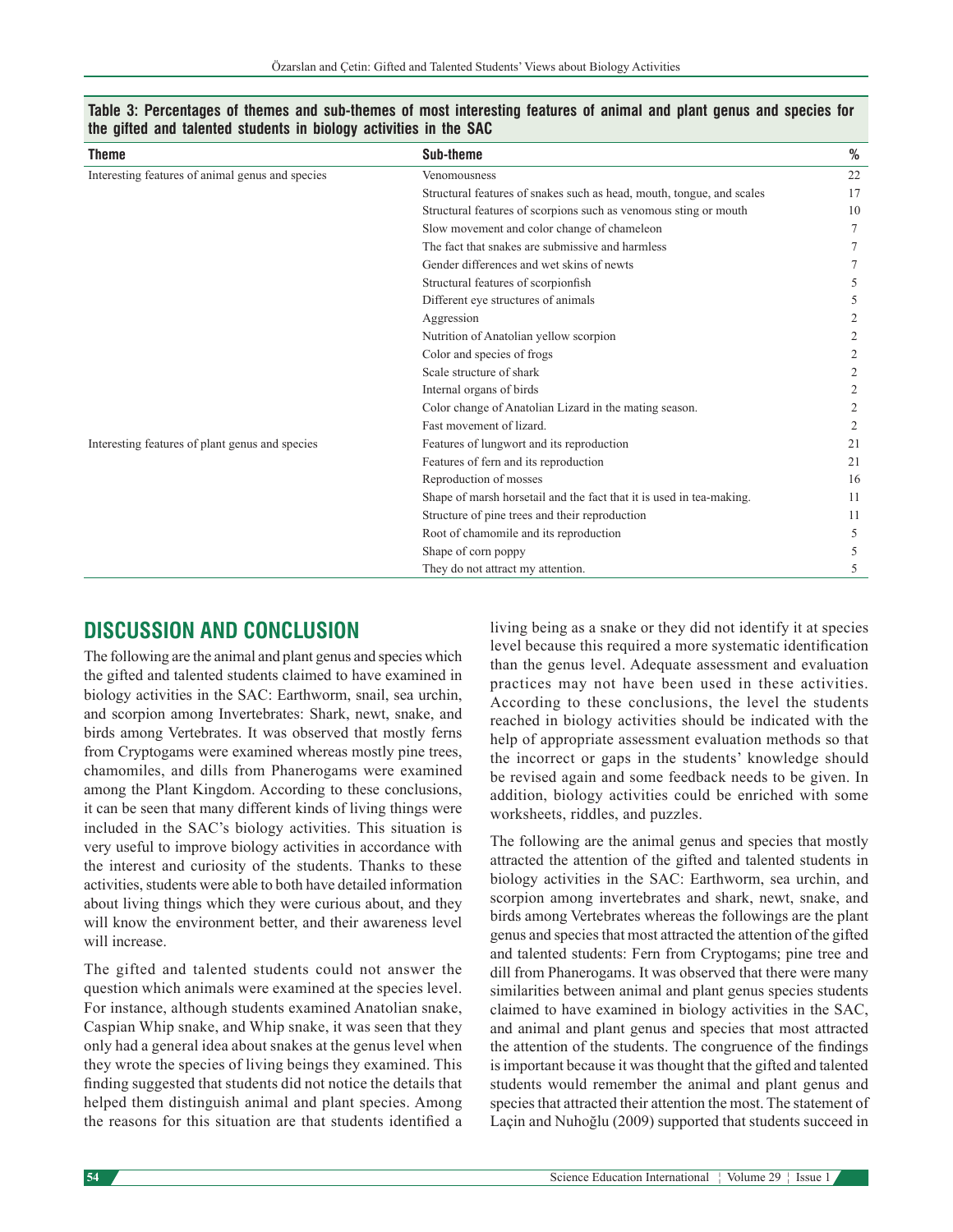## **Table 4: Percentages of animal and plant genus and species which the gifted and talented students wanted to examine in biology activities in the SAC**

| <b>Kingdom</b> | Animal and plant genus and species | %              |
|----------------|------------------------------------|----------------|
| Animal Kingdom |                                    |                |
| Invertebrates  |                                    |                |
| Mollusca       | Cuttlefish                         | 1              |
| Arthropoda     | Fly                                | 1              |
|                | Tarantula                          | 1              |
| Vertebrates    |                                    |                |
| Chondrichthyes | Shark                              | 4              |
| Osteichthyes   | Blowfish                           | 1              |
|                | European anchovy                   | 1              |
| Amphibians     | Frog                               | $\overline{c}$ |
| Reptiles       | Snake                              | 3              |
|                | Lizard                             | 3              |
|                | Turtle                             | 2              |
|                | Chameleon                          | 1              |
| <b>Birds</b>   | Peacock                            | 1              |
|                | Eagle                              | 1              |
|                | Gull                               | 1              |
| Mammals        | Giraffe                            | 2              |
|                | Mole                               | $\overline{2}$ |
|                | Lion                               | 2              |
|                | Bear                               | $\overline{2}$ |
|                | Monkey                             | 1              |
|                | Dolphin                            | 1              |
|                | Marten                             | 1              |
|                | Whale                              | 1              |
|                | Bat                                | 1              |
|                | Rabbit                             | 1              |
| Others         | Terrifying animals                 | 1              |
|                | Newly discovered species           | 1              |
| Plant Kingdom  |                                    |                |
| Cryptogams     | Mosses                             | 2              |
|                | Fern                               | 1              |
| Phanerogams    |                                    |                |
| Gymnosperms    | Pine cone                          | 1              |
| Angiosperms    | Carnivorous plants                 | 6              |
|                | Rose                               | 2              |
|                | Bamboo                             | 2              |
|                | Oak tree                           | 1              |
|                | Coconut                            | 1              |
|                | Water lily                         | 1              |
|                | Purslane                           | 1              |
|                | Dill                               | 1              |
|                | Banana                             | 1              |
|                | Ivy                                | 1              |
|                | Four-leaf clover                   | 1              |
|                | Spiderwort                         | 1              |
| Others         | Poinsettia                         | 1              |
|                | Flowers                            | 3              |
|                |                                    |                |

the lessons in which they take an interest and what they have learned becomes more permanent. Moreover, the gifted and talented students mostly gave importance to Arthropoda and reptiles whereas they were interested in Cryptogams among

had about the animal genus and species in biology activities changed in a positive way during the activity process can be considered as the reason for their great interest in Arthropoda and reptiles. Since in their research Oluk (2009) and Prokop and Tunnicliffe (2008) stated that students had incomplete knowledge and many misconceptions about snakes and spiders, they had negative attitudes toward snakes and spiders, and they were afraid of snakes. The differences between plants species and flowering plants

plant genus and species. The idea that incomplete knowledge, misconceptions, beliefs, and fears which students formerly

and the fact that these differences attracted the attention of the students may be viewed as the reason for the increase in the interest of students for Cryptogams. It was thought that the gifted and talented students were very eager and curious about the innovations and research in science (Gökdere, 2004) and thereby these students showed greater interest in the different features of animal genus and species. Accordingly, first of all, the interest, desire, and curiosity of the gifted and talented students in biology activities should be determined. Next, these activities should be organized in accordance with the interest of students. However, topics or living things that the students were familiar with or have already known about in detail ought not to be used. Otherwise, the students might get bored, and they may not want to continue to the classes.

With the data related to the most interesting features of plants and animals that the gifted and talented students examined, it was seen that these students regarded the most interesting features as the structural features such as head, mouth, tongue, and scales of snakes, and the fact that animal genus and species were mostly venomous whereas the features and reproduction of lungwort and fern were regarded as the most interesting features among plant genus and species. These results show that students may have a great interest in such subjects as snakes and venomousness which they did not have any experience in their real lives or they could not see in their immediate environment and examine closely because nongifted students are not eager to learn about the body structures of domestic animals and whether or not the behaviors of the animals living at the zoo are different from the ones living in the wild (Emre, 2012; Emre and Erten, 2012). In other words, students did not take much interest in the subjects that they experienced in their lives. On the other hand, the gifted and talented students have the greatest interest in the features and reproduction of lungwort and fern among cryptogams since these plants differed from Phanerogams, which the gifted and talented students frequently saw in their immediate environment in terms of their features. Emre (2012) and Emre and Erten (2012) mentioned that non-gifted students wanted to learn what a plant needed to grow, how the plants reproduced and spread. The findings of the study showed that the gifted and talented students wanted to learn similar subjects on plant genus and species; however, they showed greater interest in plant genus and species that had different features.

When the results related to the animal and plant genus and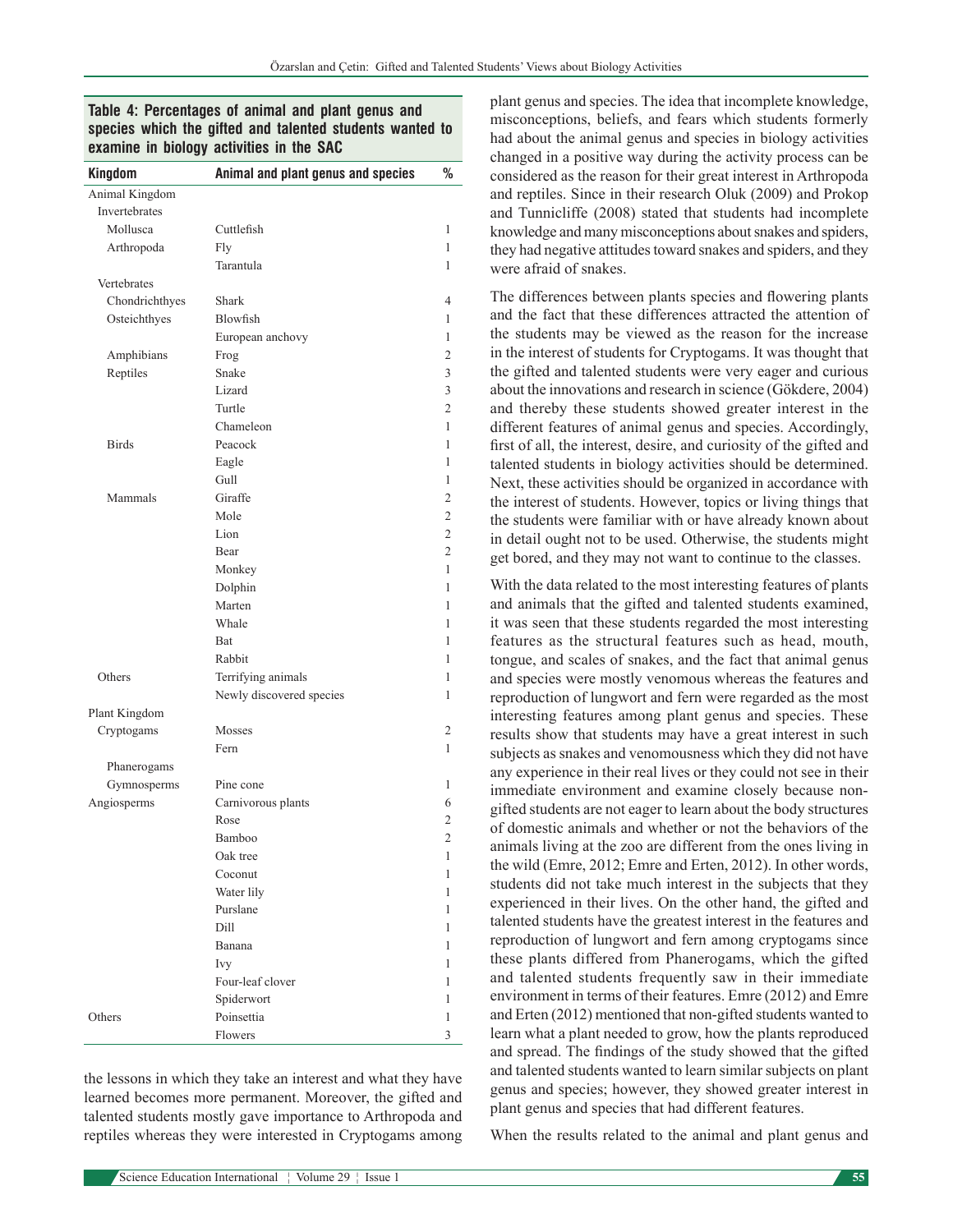| and plant goiled and opouloo in plotogy activities in the one |                                                                    |    |  |
|---------------------------------------------------------------|--------------------------------------------------------------------|----|--|
| <b>Theme</b>                                                  | Sub-theme                                                          | %  |  |
|                                                               | Very enjoyable and amusing/Pleasing/Exciting                       | 41 |  |
|                                                               | Very good/A nice practice/Interesting                              | 32 |  |
|                                                               | Informative and educational                                        |    |  |
|                                                               | <b>Boring</b>                                                      |    |  |
|                                                               | Disgusting                                                         |    |  |
| Reasons for positive feelings and views                       | I saw and examined interesting animals which I do not see normally |    |  |
|                                                               | Our teachers allowed us to touch the animals                       |    |  |
|                                                               | We cannot find these activities anywhere else.                     |    |  |

**Table 5: Percentages of themes and sub‑themes of the gifted and talented students' feelings and views about the animal and plant genus and species in biology activities in the SAC**

#### **Table 6: Percentage of theme and sub‑theme of the effect of biology activities on the gifted and talented students' feelings and views about biology**

| <b>Theme</b> | Sub-theme                                                                                        | ℅  |
|--------------|--------------------------------------------------------------------------------------------------|----|
| Impact       | Increase in interest/They like<br>the lessons more/They look<br>forward to attending the lessons | 36 |
|              | Have positive impressions                                                                        | 34 |
|              | More enjoyable                                                                                   | 15 |
|              | More comprehensible                                                                              | 3  |
|              | Learning a lot of things                                                                         | 3  |

species which the gifted and talented students wanted to examine in biology activities in the SAC were analyzed, it was found that the students mostly wanted to examine tarantula, cuttlefish, shark, frog, snake, lizard, peacock, eagle, gull, giraffe, mole, lion, bear, and the eyes of flies in the animal kingdom whereas it was found that they mostly wanted to examine mosses among Cryptogams and carnivorous plants from Angiosperms among Phanerogams. As it can be seen, students mostly wanted to examine, and they were interested in the animals that they could not see in their immediate environment and examine. The fact that mosses and carnivorous plants differed from plant species in the immediate environment of the students may be regarded as the reason why students wanted to examine these species in biology activities. However, it was found out that some students did not find plant species interesting. There are similarities between these results and the findings that students did not give any attention in the subjects such as ornamental plant care and the kind of flowers in the school garden and in their own gardens and they did not show interest in plant species which they could see in their immediate environment and examine (Emre, 2012; Emre and Erten, 2012). These results showed that students took less interest in animal and plant genus and species that they could observe in their immediate environment and examine whereas the gifted and talented students were generally more interested in animal and plant genus and species, which had different features, and they could not observe in their immediate environment. Therefore, it is thought if necessary importance is given to these points in biology activities, it will contribute to the gifted and talented students' interest and curiosity about the activities. Furthermore, it can supply gifted and talented students with improving different aspects toward nature, increasing their awareness level and approaching to environment and nature more judgmentally.

When the findings related to the feelings and views of the gifted and talented students about the biology activities, in which animal and plant genus and species were examined, were analyzed, it was found that most of the students stated the biology activities were very enjoyable, amusing, pleasing, exciting and very good, nice, and interesting. According to some students, the reason for this situation was that they had a chance to see, touch and examine interesting animals, which they did not see in normal life. When the results related to the effect of the biology activities on feelings and views about the field of biology were analyzed, it was discovered that most of the gifted and talented students showed more interest in biology, liked biology more, and looked forward to attending biology courses. In addition, they thought that biology was more enjoyable and more comprehensible. Research shows that students' motivation for the lessons will increase when science teachers organize class activities by considering students' interests and curiosities (Emre and Erten, 2012). Therefore, the use of animals and plants that attract the attention of the students may increase students' interests, curiosities, and motivation. With this way, gifted and talented students will be able to continue to the classes without feeling bored.

Ultimately, the description of gifted and talented students' interests and the organization of the activities in accordance with their interest will be helpful to make these students' education different according to their needs. With this way, not only the decrease of the students' interest, curious and desire toward biology will be prevented but also their interests and curious level will increase. In addition to this, it will provide gifted and talented students to learn the topics better, and in detail and at this point, it will make them easier feel the emotional satisfaction. In biology activities, taking the livings into the lesson which the students did not have any chance to meet or have not got enough detailed information about will increase their awareness of nature and environment. Thus, the students will adopt more judgmental and analyst aspect toward nature and environment.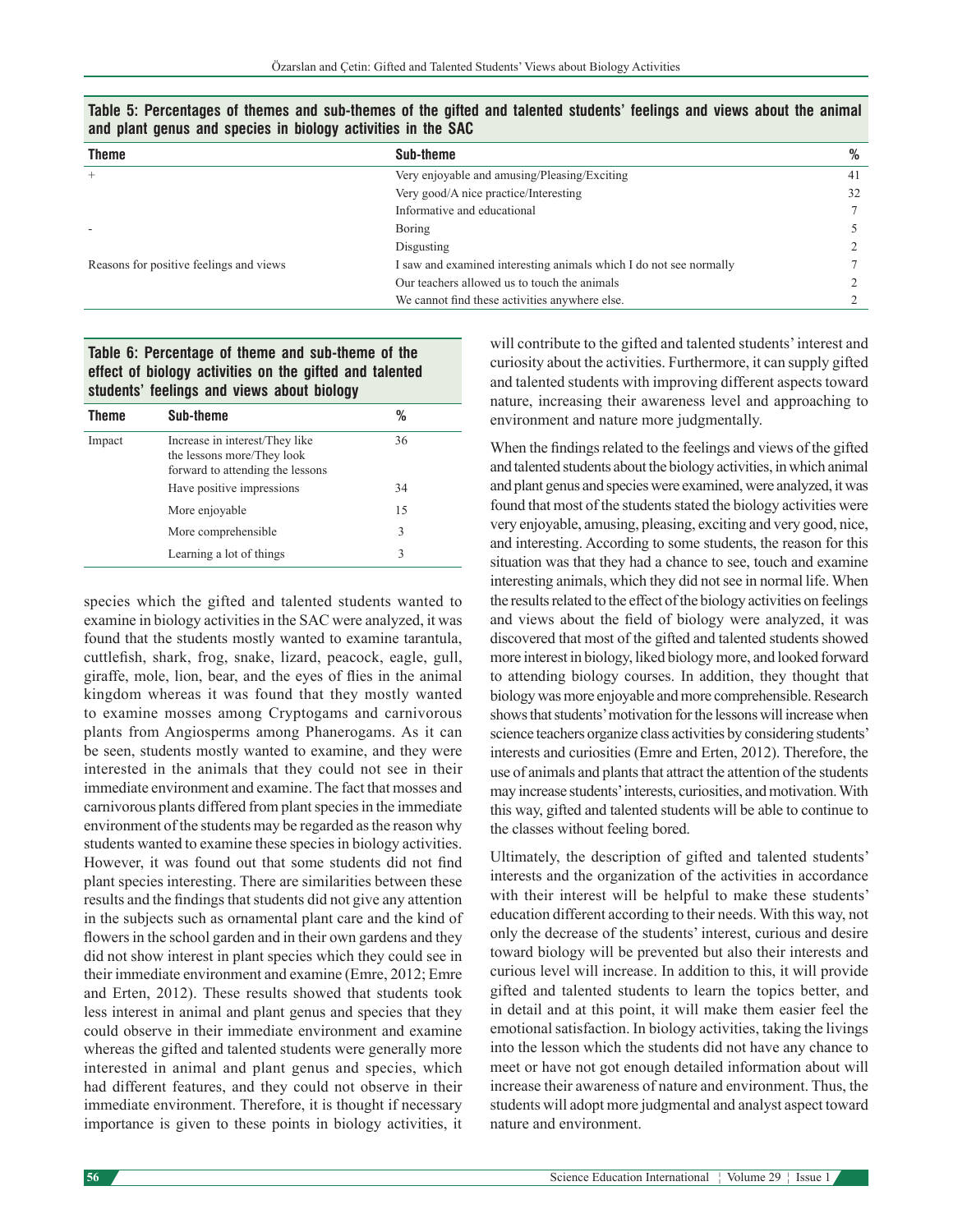Therefore, with the help of SAC biology activities, students will be able to attend productive and rich classes actively. They will have correct information about the living things the students lack information about or have inadequate knowledge and negative attitudes about in their life. Moreover, they will be able to improve positive opinions about them. The usage of information that students have learned in real life will increase in daily life. In conclusion, it will be possible to reach the aims of biology teaching.

The following suggestions can be made within the frame of these results of the study:

- The number of biology-related activities should be increased in the SACs.
- Since the assessment and evaluation instruments implemented in biology activities in the SAC are inadequate, it would be beneficial for the success of the activities if the assessment and evaluation instruments were corrected.
- Teachers of gifted and talented students need to identify the interests of the students using various interest inventories before teaching (Sak, 2012).
- Genus and species that attract the attention of the students must be chosen for the activities when the biology activities are prepared.
- Students' interest in animals and plants should be supported because this will enable students to love and protect nature.
- Identifying the subjects in which gifted and talented students have an interest will enable students to participate in the activities more actively. This will keep their interest, curiosity, learning, desire, and effort at a high level.
- Those who are closely interested in animals and plants and have experiences in the nature may be more sensitive for the environmental problems in their future lives than those who do not have such kind of experiences.
- Activities such as growing plants or feeding animals should be encouraged in their learning environment.

# **ACKNOWLEDGMENTS**

The authors would like to thank Prof. Dr.Tuncay Dirmenci and Prof. Dr. Serdar Sak, Balıkesir University, Dr. Abdulmüttalip Akkaya and Şenay Uçar, Ministry of National Education, Turkey, are appreciated for providing valuable feedback for the classification of animals and plants. We would like to thank gifted and talented students for their participation in this study.

## **REFERENCES**

- Baykoç, D.N., & Kurt, Z.Ş. (2004)*. Orientation of Gifted and Talented Children and their Families in Infancy and Preschool Period*. Gifted and Talented Proceedings. Istanbul: Children Foundation Publications, I. Turkey Gifted and Talented Congress Publication Series, 2, 393-400.
- Büyüköztürk, Ş., Kılıç, Ç.E., Akgün, Ö.E., Karadeniz, Ş., & Demirel, F. (2013). *Bilimsel Araştırma Yöntemleri [Scientific Research Methods].* 14th ed. Ankara: Pegem Academy Publishing.
- Çepni, S., Gökdere, M., & Küçük, M. (2002). Zihinsel Alanda Üstün

Yetenekli Öğrencilere Yönelik Purdue Modeline Dayalı fen Alanında Örnek Etkinlik Geliştirme. [Developing Sample Activities based on Purdue Model in the Field of Science for Mentally Gifted Students]. *V. Ulusal Fen Bilimleri ve Matematik Eğitimi Kongresi,* ODTÜ Kültür ve Kongre Merkezi, Ankara. *(The 5th National Science and Mathematics Education Congress,* METU Culture and Convention Center, Ankara.)

- Emre, F.E. (2012), *İlköğretim Öğrencilerinin Bitki ve Hayvanlara Karşı Ilgileri ve bu Ilgileri Belirleyen Uyarıcı Faktörler. [Primary Education Students' Interest in Animals and Plants and the Stimulating Factors that Determine this Interest]*. Hacettepe Üniversitesi Sosyal Bilimler Enstitüsü. İlköğretim Anabilim Dalı. Yüksek Lisans Tezi, Ankara. (Hacettepe University Institute of Social Sciences, Department of Primary Education, Master Thesis, Ankara.)
- Emre, F.E., & Erten, S. (2012). İlköğretim öğrencilerinin bitki ve hayvanlara karşı ilgileri ve bu ilgileri belirleyen uyarıcı faktörler. [Primary education students' interest in animals and plants and the stimulating factors that determine this interest]. *Ulusal Fen Bilimleri ve Matematik Eğitimi Kongresi,* Niğde. *(The 10th Nation*al Science and Mathematics Education Cong*ress,* Niğde*)*.
- Erten, S. (2008). İlk ve ortaöğretim öğrencilerinin insan biyolojisi konularına yönelik ilgileri. [Primary and secondary education students' interests in human biology.] *Hacettepe Üniversitesi Eğitim Fakültesi Dergisi (Hacettepe University Journal of Education),* 35, 135-147.
- Freeman, J. (1999). Teaching gifted pupils. *Journal of Biological Education,*  34(4), 185-190.
- Gökdere, M. (2004). *Üstün Yeteneklilerin fen Bilimleri Öğretmenlerinin Eğitimine Yönelik bir Model Geliştirme Çalışması*. *[A Model Development Study for the Education of the Science Teachers of Gifted Students].* Karadeniz Teknik Üniversitesi Fen Bilimleri Enstitüsü, Yayınlanmamış Doktora Tezi, Trabzon. (Karadeniz Technical University Institute of Science, Unpublished PhD Thesis, Trabzon.)
- Gökdere, M., & Ayvacı, H.Ş. (2004). Determination of primary teacher's knowledge level about giftedness concept. *Ondokuz Mayıs Üniversitesi Eğitim Fakültesi Dergisi(Ondokuz Mayis University Journal of Faculty of Education*, 18, 17-26.
- Gökdere, M., & Küçük, M. (2003). Science education of gifted students at intellectual area: Acase for science art centers. *Kuram ve Uygulamada Eğitim Bilimleri (Educational Sciences: Theory and Practice),* 3(1), 118‑124.
- Hırca, N. (2012). Perceptions of science and art centers' teachers about a nature and science camp designed for gifted and talented students. *Turkish Journal of Giftedness and Education*, 2(1), 60-76.
- Hidi, S., & Renninger, K.A. (2006). The four-phase model of interest development. *Educational Psychologist,* 4(2), 111-127.
- Kontaş, H. (2010). Learning strategies of gifted elementary students. *Elementary Education Online*, 9(3), 1148-1158.
- Kontaş, H., & Yağcı, E. (2016). BİLSEM öğretmenlerinin program geliştirme ihtiyaçlarına ilişkin geliştirilen programın etkinliliği [The effectiveness of the in-service training program developed on the basis of the needs of the teachers of science and art centers in the area of curriculum development]. *Abant İzzet Baysal Üniversitesi Eğitim Fakültesi Dergisi (Abant İzzet Baysal University Journal of Faculty of Education)*, 16(3), 902-923.
- Korkmaz, H., & Kaptan, F. (2001). Project-based learning aproach in scıence education. *Hacettepe Üniversitesi Eğitim Fakültesi Dergisi (Hacettepe University Journal of Education*), 20, 193-200.
- Kök, B. (2012). *Üstün Zekâlı ve Yetenekli Öğrencilerde Farklılaştırılmış Geometri Öğretiminin Yaratıcılığa, Uzamsal Yeteneğe ve Başarıya Etkisi [The Influence of Differentiated Geometry Teaching on Creativity, Spatial Ability and Success in Gifted and Talented Students].* Istanbul: Doctoral Thesis, Institute of Social Sciences of Istanbul University, Special Education Department.
- Laçin, Ş.C., & Nuhoğlu, H. (2009). Fen konularına yönelik geçerli ve güvenilir bir ilgi ölçeği geliştirme. [Developing a reliable and valid interest inventory for science subjects.] *Sakarya Üniversitesi Eğitim Fakültesi Dergisi (Sakarya University Journal of Educational Faculty),* 18, 28-41.
- MEB Bilim ve Sanat Merkezleri Yönergesi [MoNE Science and Art Center Guideline] (2015). Milli Eğitim Bakanlığı Bilim ve Sanat Merkezleri Yönergesi [Ministry of National Education, Science and Art Center Guideline]. T.C. Milli Eğitim Bakanlığı Özel Eğitim ve Rehberlik Hizmetleri Genel Müdürlüğü, Available from: http://orgm.meb.gov.tr/ meb\_iys\_dosyalar/2015\_09/18101802\_bilimvesanatmerkezleriynergesi.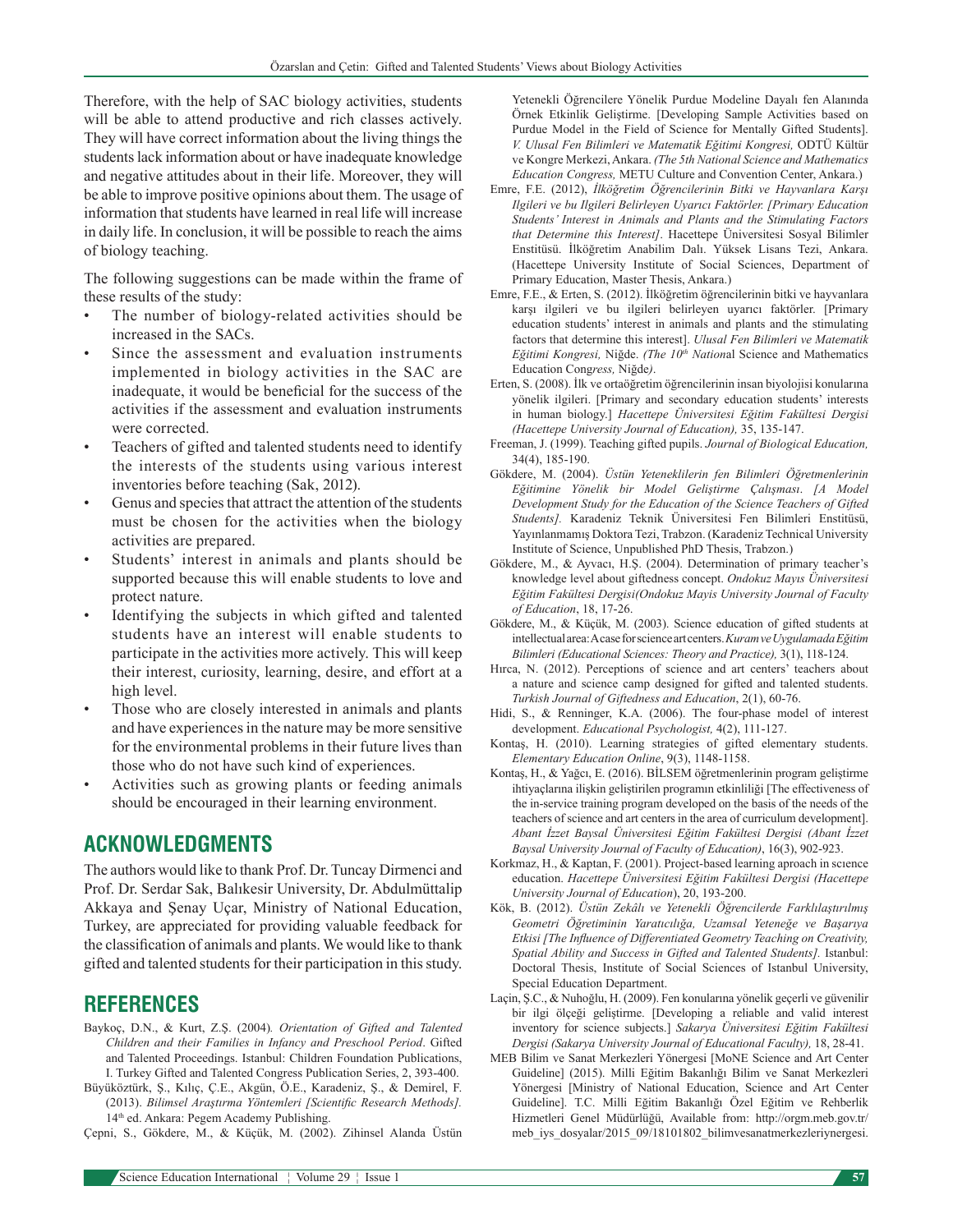pdf. [Last accessed on 2018 Mar 14].

- MEB Biyoloji Dersi Öğretim Programı [MoNE Biology Course Curriculum]. (2013). *Güncellenen Ortaöğretim Biyoloji Dersi (9, 10, 11 ve 12. Sınıflar) Öğretim Programı.* [*Updated Secondary Education Biology Courses (9, 10, 11 and 12th Grades*) *Course Curriculum*]. Available from: http://www.ttkb.meb.gov.tr/www/guncellenen-ogretimprogramlari/icerik/151. [Last accessed on 2018 Mar 14].
- Miles, M.B., & Huberman, A.M. (1994). *Qualitative Data Analysis*. 2nd ed. Newbury Park, CA: Sage.
- Ngoi, M., & Vondracek, M. (2004). Working with gifted science students in a public high school environment: One school's approach. *Journal of Advanced Academics,* 15(4), 141-147.
- Oluk, S. (2009). İlköğretim 7. sınıf öğrencilerinde yılanlarla ilgili alternatif kavramlar ve yaygın inanışlar.  $[7<sup>th</sup>$  grade students' alternative conceptions and widespread beliefs about snakes]. *Ekoloji (Ecology),* 18(70), 47-56.
- Özarslan, M. (2015). *Proje Paydaşlarının Bilsem Biyoloji Projeleri Hakkındaki Düşünceleri ve bu Projelerin Üstün Zekalı ve Yetenekli Öğrencilerin Biyoloji Öğrenmeye Yönelik Motivasyonları ile Bilimsel Tutumlarına Etkisi*. [The Thoughts of Project Partners on BİLSEM Biology Projects and the Effect of these Projects on the Motıvations of Gifted and Talented Students Towards Learning Biology and their Scientific Attitudes]. Balıkesir Üniversitesi Fen Bilimleri Enstitüsü, Yayınlanmamış Doktora Tezi, Balıkesir. (Balikesir University Institute of Science, Unpublished PhD Thesis, Balikesir.)
- Özdinç, F., & Altun, A. (2014). Factors effecting information technology teacher trainees' programming process. *Elementary Education Online,*  13(4), 1531-1541.
- Özel, M., Sürücü, A., & Bilen, K. (2013). İlköğretim öğrencilerinin bitkilere yönelik tutumları. [Primary school students' attitudes toward plants]. *Pamukkale Üniversitesi Eğitim Fakültesi Dergisi (Pamukkale University Journal of Education),* 34(2), 119-132.
- Palancı, M. (2004). *Reality-Based Model of School Guidance and Counseling Services to Meet the Needs of Gifted Students*. Gifted Proceedings, Istanbul: Children Foundation Press, Publication Series I. Turkey Gifted Congress.
- Powers, E.A. (2008). The use of independent study as a viable differentiation technique for gifted learners in the regular classroom. *Gifted Child*

*Today,* 31(3), 57-65.

- Prokop, P., & Tunnicliffe, S.D. (2008). "Disgusting" animals: Primary school children's attitudes and myths of bats and spiders. *Eurasia Journal of Mathematics, Science and Technology Education,* 4(2), 87-97.
- Prokop, P., Kubiatko, M., & Fancovicová, J. (2008). Slovakian pupils' knowledge of, and attitudes toward, birds. *Anthrozoös,* 21(3), 221-235.
- Sak, U. (2012). *Üstün Zekalılar: Özellikleri, Tanılanmaları, Eğitimleri*. *[The Gifted: Characteristics, Identification and Education]*. Ankara: Maya Academy Publishing.
- Strauss, A., & Corbin, J.M. (1990). *Basics of Qualitative Research: Grounded Theory Procedures and Techniques*. Newbury Park, CA: Sage Publications, Inc.
- Taber, K.S. (2010). Challenging gifted learners: General principles for science educators; and exemplification in the context of teaching chemistry. *Science Education International,* 21(1), 5-30.
- Trna, J. (2014). IBSE and gifted students. *Science Education International,* 25(1), 19-28.
- Türnüklü, A. (2000). Eğitim bilim araştırmalarında etkin olarak kullanılabilecek nitel bir araştırma tekniği: Görüşme. *Kuram ve Uygulamada Eğitim Yönetimi,* 24, 543-559.
- Uzun, M. (2004). *A Gifted Children's Handbook*. Istanbul: Children's Foundation Publications.
- Van Tassel-Baska, J., & Stambaugh, T. (2009). *Üstün Zekâlı ve Yetenekli Öğrenciler İçin Eğitim Programı* [A Training Program for Gifted and Talented Students]. (Çev. Ed: Serap Emir) İstanbul: Bilimsel Açılım Akademik Yayıncılık. pp. 315-333.
- Yetkin, Y. (1998). Biyoloji eğitimi ile sağlanan davranış değişikliklerinin insanın yücelişi ve dünya barışına katkısı. [The influence of biology education on attitudes to humanity and world peace]. *Turkish Journal of Biology,* 22, 347-367.
- Yıldırım, A., & Şimşek, H. (2008). *Nitel Araştırma Yöntemleri [Qualitative Research Methods].* 7th ed. Ankara: Seçkin Yayıncılık.
- Yılmaz, H., & Türkmen, H. (2007). An accurate picture of what is currently happening in Turkish science classrooms. *Science Education International*, 18(4), 255-266.